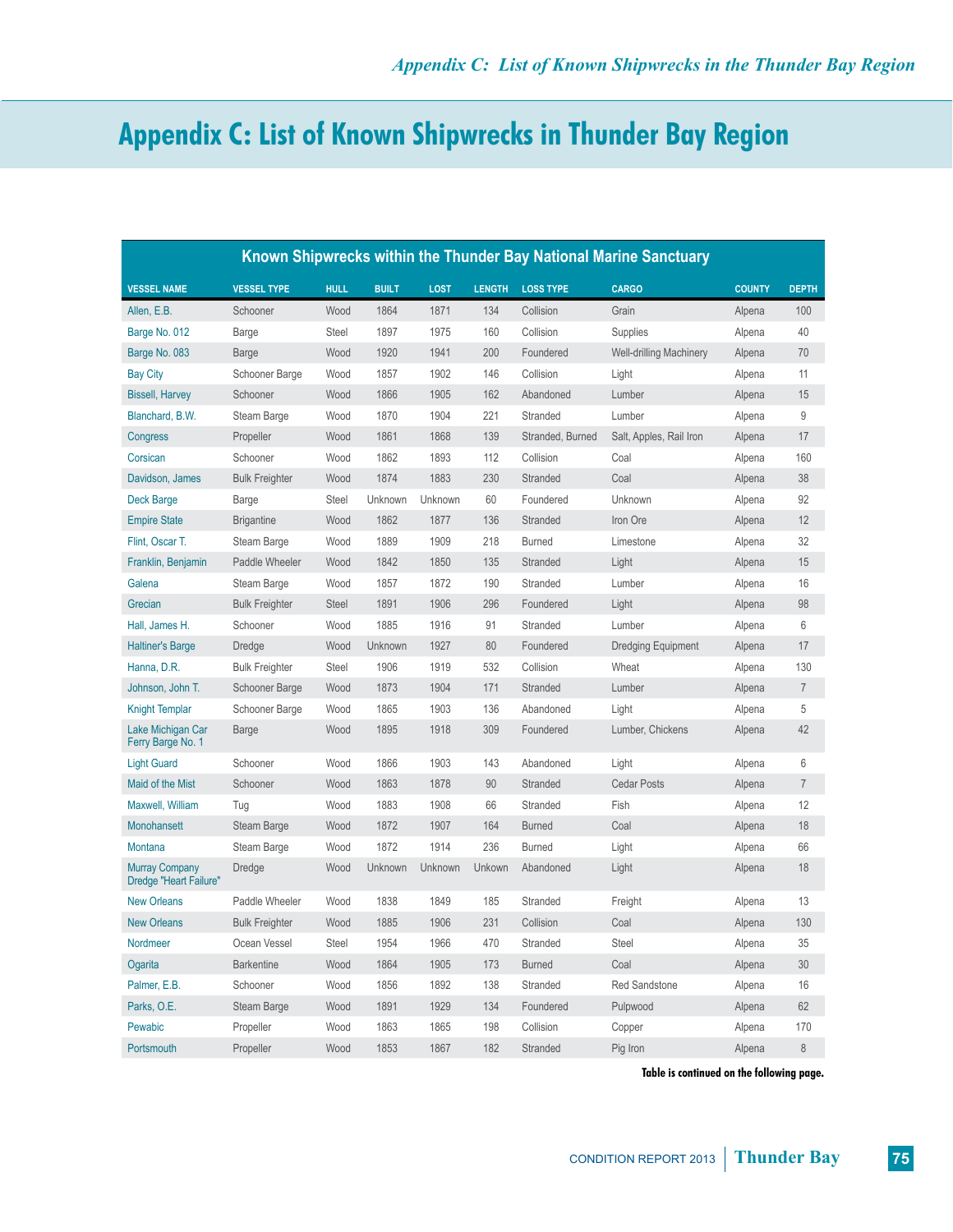| Known Shipwrecks within the Thunder Bay National Marine Sanctuary (Continued) |                       |              |                |             |               |                  |                        |               |              |  |
|-------------------------------------------------------------------------------|-----------------------|--------------|----------------|-------------|---------------|------------------|------------------------|---------------|--------------|--|
| <b>VESSEL NAME</b>                                                            | <b>VESSEL TYPE</b>    | <b>HULL</b>  | <b>BUILT</b>   | <b>LOST</b> | <b>LENGTH</b> | <b>LOSS TYPE</b> | <b>CARGO</b>           | <b>COUNTY</b> | <b>DEPTH</b> |  |
| Rend, W.P.                                                                    | Steam Barge           | Wood         | 1888           | 1917        | 287           | Stranded         | Stone                  | Alpena        | 17           |  |
| Scott, Isaac M.                                                               | <b>Bulk Freighter</b> | <b>Steel</b> | 1909           | 1913        | 524           | Foundered        | Coal                   | Alpena        | 175          |  |
| <b>Shamrock</b>                                                               | Steam Barge           | Wood         | 1875           | 1905        | 146           | Abandoned        | Lumber                 | Alpena        | 11           |  |
| <b>Spud Barge</b>                                                             | Barge                 | Wood         | <b>Unknown</b> | 1937        | Unkown        | Abandoned        | Unknown                | Alpena        |              |  |
| Stevens, William H.                                                           | Schooner              | Wood         | 1855           | 1863        | 117           | Stranded         | Wheat                  | Alpena        | 10           |  |
| Thew. William P.                                                              | Steam Barge           | Wood         | 1884           | 1909        | 132           | Collision        | Light                  | Alpena        | 84           |  |
| Van Valkenburg,<br>Lucinda                                                    | Schooner              | Wood         | 1862           | 1887        | 128           | Collision        | Coal                   | Alpena        | 60           |  |
| Viator                                                                        | Ocean Vessel          | <b>Steel</b> | 1904           | 1935        | 231           | Collision        | <b>Pickled Herring</b> | Alpena        | 188          |  |
| Warner, John F.                                                               | Schooner, 2 mast      | Wood         | 1855           | 1890        | 126           | Abandoned        | Lumber. Lath           | Alpena        | 9            |  |
| Wilson, D.M.                                                                  | <b>Bulk Freighter</b> | Wood         | 1873           | 1894        | 179           | Foundered        | Coal                   | Alpena        | 48           |  |

| <b>Additional Known Shipwrecks in the Region</b> |                       |              |              |             |               |                  |                    |               |              |
|--------------------------------------------------|-----------------------|--------------|--------------|-------------|---------------|------------------|--------------------|---------------|--------------|
| <b>VESSEL NAME</b>                               | <b>VESSEL TYPE</b>    | <b>HULL</b>  | <b>BUILT</b> | <b>LOST</b> | <b>LENGTH</b> | <b>LOSS TYPE</b> | <b>CARGO</b>       | <b>COUNTY</b> | <b>DEPTH</b> |
| Albany                                           | Paddle Wheeler        | Wood         | 1846         | 1853        | 202           | Stranded         | Provisions         | Presque Isle  | 5            |
| Audubon, John J.                                 | Schooner              | Wood         | 1854         | 1854        | 148           | Collision        | Rail Iron          | Presque Isle  | 170          |
| American Union                                   | Schooner              | Wood         | 1862         | 1894        | 185           | Stranded         | Light              | Presque Isle  | 8            |
| Barney, D.N.                                     | Schooner              | Wood         | 1845         | 1849        | 110           | Stranded         | Clay               | Presque Isle  | 5            |
| Barney, F.T.                                     | Schooner              | Wood         | 1856         | 1868        | 126           | Collision        | Coal               | Presque Isle  | 160          |
| Bentley, James R.                                | schooner              | Wood         | 1867         | 1878        | 178           | Foundered        | Rye                | Presque Isle  | 165          |
| <b>Black River Wreck</b>                         | Schooner              | Wood         | Unknown      | Unkown      | Unkown        | Unkown           | Unkown             | Alcona        | 6            |
| Buckingham, Alvin                                | Schooner              | Wood         | 1853         | 1870        | 124           | Stranded         | Iron Ore           | Alcona        | 8            |
| City of Alpena                                   | Tug                   | Wood         | 1874         | 1880        | 72            | <b>Burned</b>    | Light              | Alcona        | $\mathsf g$  |
| Corsair                                          | Schooner              | Wood         | 1866         | 1872        | 133           | Foundered        | Iron Ore           | Alcona        | 170          |
| Defiance                                         | Schooner              | Wood         | 1848         | 1854        | 115           | Collision        | Corn, Wheat        | Presque Isle  | 185          |
| Detroit                                          | Paddle Wheeler        | Wood         | 1859         | 1872        | 240           | Stranded         | Unkown             | Alcona        | 15           |
| Dump Scow                                        | Barge                 | Wood         | Unknown      | 1930        | Unkown        | Foundered        | Unkown             | Presque Isle  | 130          |
| Duncan City                                      | Tug                   | Wood         | 1883         | 1923        | 104           | Abandoned        | Light              | Presque Isle  | 15           |
| Eddy, Newell A.                                  | Schooner              | Wood         | 1890         | 1893        | 242           | Foundered        | Wheat              | Mackinaw      | 168          |
| Egyptian                                         | <b>Bulk Freighter</b> | Wood         | 1873         | 1897        | 232           | <b>Burned</b>    | Coal               | Alcona        | 260          |
| Etruria                                          | <b>Bulk Freighter</b> | <b>Steel</b> | 1902         | 1905        | 414           | Collision        | Coal               | Presque Isle  | 310          |
| Fay, Joseph S.                                   | <b>Bulk Freighter</b> | Wood         | 1871         | 1905        | 215           | Stranded         | Iron Ore           | Presque Isle  | 17           |
| Florida                                          | Package Freighter     | Wood         | 1889         | 1897        | 270           | Collision        | Package<br>Freight | Presque Isle  | 206          |
| Franz, W.C.                                      | <b>Bulk Freighter</b> | <b>Steel</b> | 1901         | 1934        | 346           | Collision        | Light              | Alcona        | 230          |
| Gilbert, W.H.                                    | <b>Bulk Freighter</b> | <b>Steel</b> | 1892         | 1914        | 328           | Collision        | Coal               | Alcona        | 255          |
| Greenbush Wreck                                  | Unkown                | Wood         | Unkown       | Unkown      | Unkown        | Unkown           | Unkown             | Alcona        | 10           |
| Handy, Augustus                                  | Schooner              | Wood         | 1855         | 1861        | 126           | Stranded         | Wheat              | Mackinaw      | U/A          |

**Table is continued on the following page.**